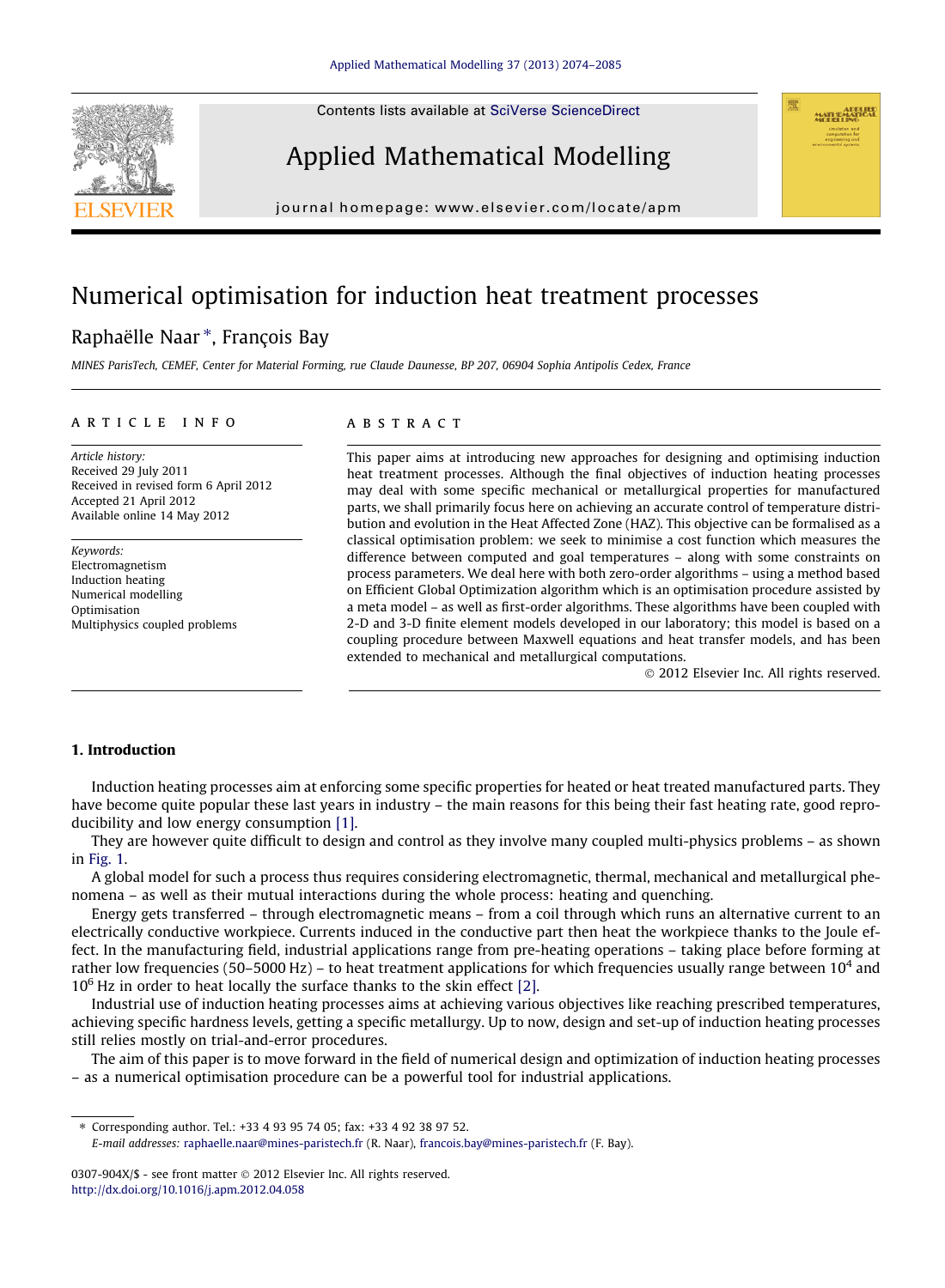<span id="page-1-0"></span>

Fig. 1. Coupled physics in quenching after induction heating processes. Dashed lines representing neglected coupling [26.27].

An efficient optimisation approach needs to rely both on:

- an accurate predictive numerical model
- robust optimisation algorithms

These procedures can of course lead to high computational times – incompatible with an industrial use.

We shall thus focus on objectives related to temperature distribution and evolution – either in the global workpiece or in a localised area – most of the time close to the surface when dealing with heat treatment processes.

This implies first the use of direct coupled electromagnetic/heat transfer models. Most models rely either on the finite element method [\[3–5\]](#page--1-0) or mixed finite element and boundary element approaches [\[6–8\]](#page--1-0). In this paper, we shall use 2-D and 3-D models developed in our laboratory [\[9\]](#page--1-0); based on a global finite element approach which is better suited for parallel computing and a full time integration approach which is valid when considering linear magnetic materials, but can lead to large errors when dealing with highly ferromagnetic materials [\[3,10\].](#page--1-0)

Globally speaking, optimisation algorithms may be of two kinds – either zero-order or first-order algorithms. First-order algorithms have proved their efficiency for induction heating processes [\[11\].](#page--1-0) However, zero-order algorithms – such as evolution strategy algorithms - are better at reaching global minimal values for cost functions.

Some optimization models [\[12–14\]](#page--1-0) dealing with coupled magneto-thermal problems can be found in the literature. Models presented in [\[12,13\]](#page--1-0) use the harmonic approximation and assume electromagnetic and heat conduction problems to be uncoupled. The same approach can also be found in the control of ultrasound surgery [\[15,16\]](#page--1-0). In [\[12\],](#page--1-0) the optimization procedure is based on a zero order method, but the approach used leads to a high computational cost.

In our opinion, efficient optimisation procedures for induction heating will have to rely on the coupling between efficient zero-order approaches and first-order approaches. Zero-order approaches have the main advantage of enabling a global search of optimal parameters non-dependent on a set of initial parameters, while first-order approaches can be used to refine locally the search for optimized parameters once the set of initial parameters has been determined – using a zero-order approach. Furthermore, in order to be efficient, these procedures will have to rely on an efficient direct numerical model.

We shall thus introduce in Section 2 the main features of the direct numerical models we have developed in 2-D and 3-D. Section 3 is devoted to the optimisation problem – minimising a cost function which measures the difference between computed and optimal temperatures – along with some constraints on process parameters – as well as the different optimisation algorithms we have used and developed: on one hand, an approach based on the coupling of a gradient approach with a sensitivity computation through an adjoint approach, and on the other hand a method based on Efficient Global Optimization algorithm developed by Jones which is an optimisation procedure assisted by a meta model. Results will then be presented and discussed in Section 4.

#### 2. The direct numerical model

We introduce here the various equations on which the model relies, as well as the numerical methods used in order to model induction heating processes.

#### 2.1. The electromagnetic model

#### 2.1.1. The Maxwell equations

The electromagnetic model is classically based on the set of Maxwell equations. This system is based on the four following equations:

Magnetic flux equation

$$
\vec{\nabla} \cdot \vec{B} = 0. \tag{1}
$$

Maxwell–Gauss equation

$$
\vec{\nabla} \cdot \vec{E} = 0. \tag{2}
$$